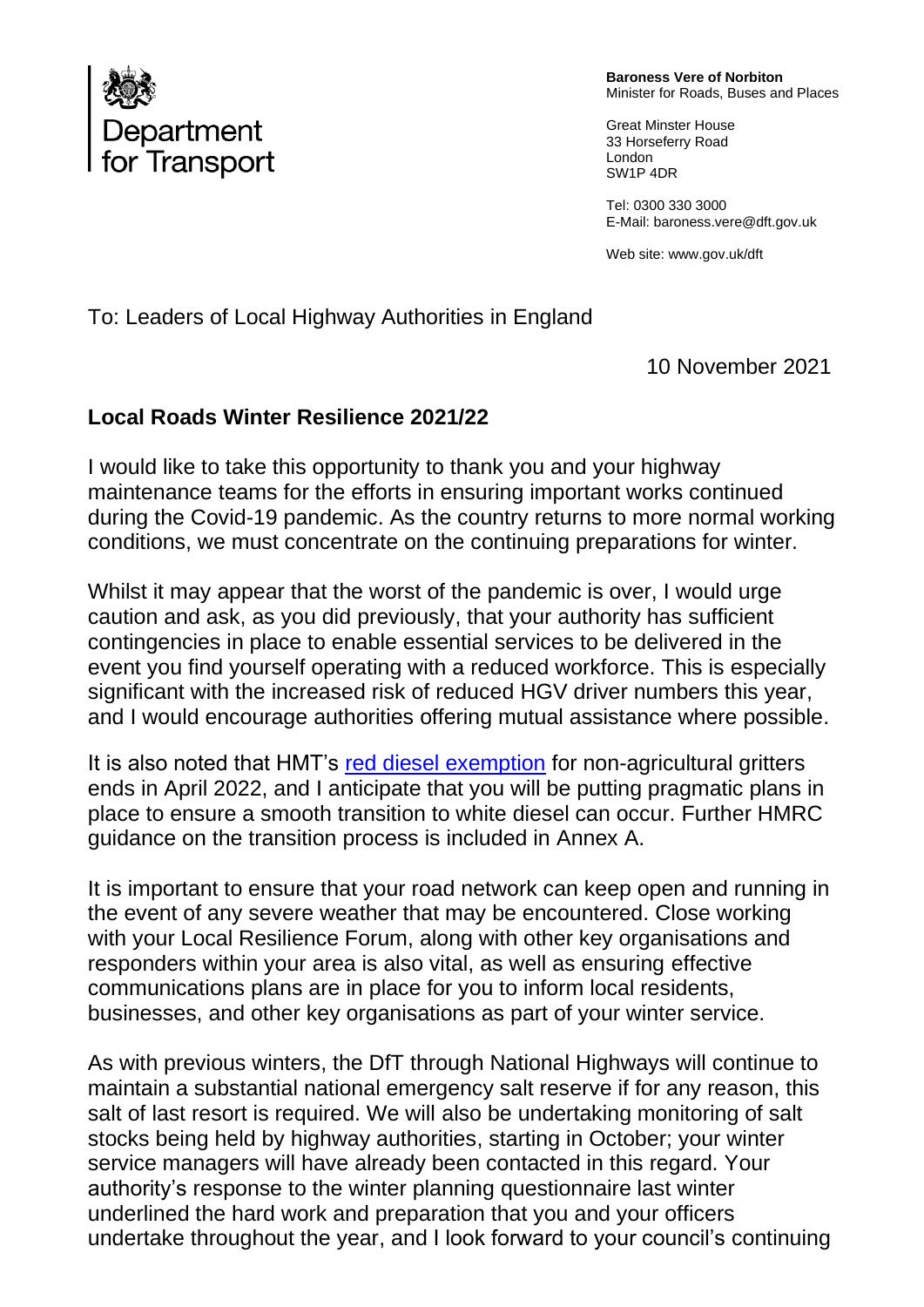cooperation for this request. If you have any further questions on the survey, please contact our local highways inbox at [Road.Salt@dft.gov.uk.](mailto:Road.Salt@dft.gov.uk)

The UK's salt producers, through the Salt Association, has provided reassurance that salt production nationally is where it needs to be as we move towards the 2021/22 winter season. However, as the Department retains a national emergency salt reserve, we are updating our [Salt Protocol](https://www.gov.uk/government/publications/strategic-salt-protocol)  [Note](https://www.gov.uk/government/publications/strategic-salt-protocol) on the DfT section of GOV.UK website. Further information can be found on the Salt Association's website. The DfT is also working with the Met Office and other Government Departments in respect of the annual '*[WeatherReady'](https://www.metoffice.gov.uk/weather/warnings-and-advice/weatherready/about-weatherready)* campaign.

HGV drivers, through the delivery of salt and driving gritters to treat the roads, play an important role in keeping the highway network open. Working with the haulage industry, the Government has already introduced a package of 30 measures to increase driving capacity, including writing to HGV licence holders who had left the industry to consider returning, increasing testing capacity at the DVSA, and making 5,000 temporary visas available to fuel haulage drivers to enable work up until the end of March 2022.

During recent winters, various parts of the country have also encountered severe flooding which has led to damage to local highway infrastructure assets. It is important that your authority continues, and does not reduce, the routine cleansing of the drains and gullies for which the authority have responsibility for. The Department, working with the Local Government Technical Advisers Group (LG-TAG), will be publishing '*Identifying lessons learned by UK highway sector from extreme-weather emergencies (2015- 2020)*' on GOV.UK, an independent report which can be read alongside existing guidance such as the *[Transport Resilience Review](https://assets.publishing.service.gov.uk/government/uploads/system/uploads/attachment_data/file/335115/transport-resilience-review-web.pdf)*, and may provide you with useful insights and observations into previous responses to extreme weather conditions throughout the country.

Whilst, of course, it is for your authority to determine the priority that is given to winter services and ensuring that plans are in place to deal with any extreme weather events that maybe encountered, including snow/ice and other storms, I hope you continue to prioritise this important activity to ensure that transport disruption is minimised for the users of your networks. I would like to thank you all again, for ensuring our local highway networks are kept up and running no matter what severe weather is encountered.

Yous,<br>Charlotte

## **BARONESS VERE OF NORBITON**